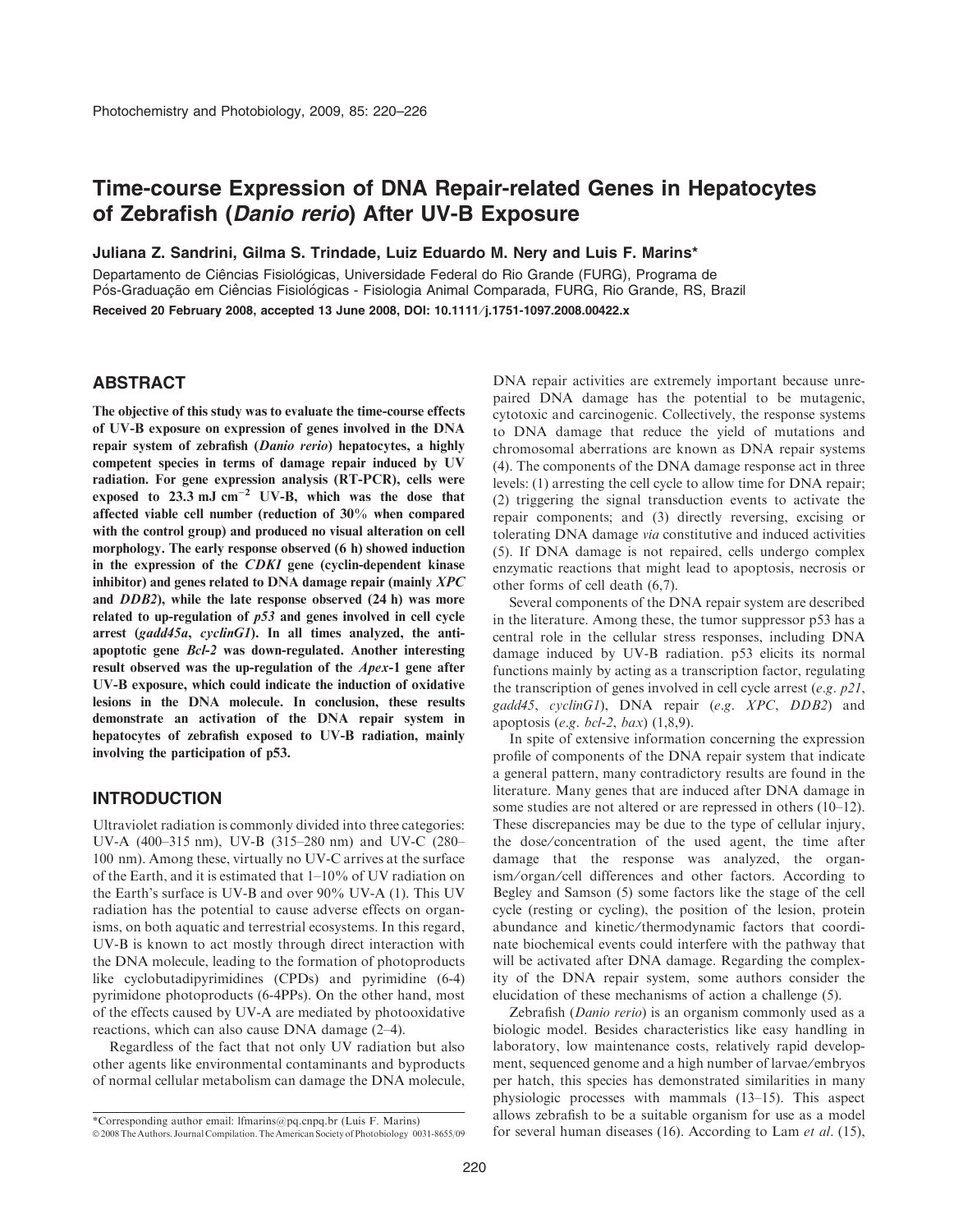zebrafish liver tumor possesses general molecular hallmarks of human cancer, showing deregulation in a large number of genes coding for proteins involved in cell cycle ⁄ proliferation, apoptosis, DNA replication and repair, and others. Many conserved components of different pathways from the DNA repair system have been described for zebrafish (12,17,18). Additionally, Sussman (19) reported that this species is highly competent in repairing UV radiation-induced damage.

Within this point of view, the aim of the present study was to evaluate the effects of UV-B exposure on the expression pattern of genes related to DNA repair system in hepatocytes of zebrafish (D. rerio), providing new information about the gene regulation mechanism responsible for UV response in this fish species.

#### MATERIALS AND METHODS

Cell line and culture conditions. The lineage of hepatocytes from zebrafish was obtained from the American Type Culture Collection (lineage ZFL;  $\textrm{ATCC}^{\circledast}$  number  $\textrm{CRL-2643}^{\textrm{TM}}$ ). The cells were grown at 28°C in disposable plastic flasks containing RPMI 1640 (Gibco) medium supplemented with sodium bicarbonate (0.2 g  $L^{-1}$ ), L-glutamine (0.3 g  $\mathbf{L}^{-1}$ ), Hepes (25 mM),  $\beta$ -mercaptoethanol (5 × 10<sup>-5</sup> M), fetal bovine serum ( $10\%$ ; Gibco) and  $1\%$  of antibiotics and antimicotic (penicillin [100 U mL<sup>-1</sup>], streptomycin [100  $\mu$ g mL<sup>-1</sup>], amphotericin B [0.25  $\mu$ g mL<sup>-1</sup>]; Gibco).

Treatment of cells (UV-B exposure). Cells  $(1 \times 10^6$  cells per well) were transferred to 24-well culture plates and allowed to attach for 48 h at 28°C. After this period, the medium was removed and the cells monolayer washed with PBS. The UV-B exposure was carried out in a volume of 1 mL of PBS per well. Cells were irradiated with different doses of UV-B (ranging from 0 to 70 mJ cm<sup>-2</sup>) (VL-115 L, 30 W; Vilber Lourmat, France). The distance from the bulb source to the cell

culture surface was 25 cm and the duration of the exposure varied from 5 to 60 s depending on the dose. This lamp produces 493  $\mu$ W cm<sup>-2</sup> UV-A and 1.195 mW cm<sup>-2</sup> UV-B, with contamination of 0.113  $\mu$ W cm<sup>-2</sup> visible light and no contamination with UV-C (20). After irradiation, PBS was removed and 1 mL of fresh medium was added in each well. Cells were maintained at  $28^{\circ}$ C in the dark for  $24$ and 48 h. When the medium was removed, the cell monolayer was washed with saline phosphate buffer ( $Ca^{2+}$ - and  $Mg^{2+}$ -free; PBS) and then trypsin–EDTA (1.25 g L<sup>-1</sup> trypsin and 0.2 g L<sup>-1</sup> EDTA) was added. After trypsinization, the same volume of medium was added. The number of viable cells was measured by Trypan blue exclusion.

*Analysis of gene expression*. Only cells exposed to 0 and 23.3 mJ cm<sup>-2</sup> of UV-B were used for expression analysis through the semiquantitative reverse transcription–PCR method (21). After 6, 12 and 24 h of irradiation, cells of three separate culture dishes were grouped (forming only one sample) and employed for total RNA isolation using TRIzol reagent (Invitrogen, Brazil) following the manufacturer's recommendations. For each experimental group, three to four samples were used for total RNA isolation. The total RNA extracted was quantified using the Qubit<sup>TM</sup> Quantitation Kit (Invitrogen). First-strand cDNA was synthesized from  $1 \mu$ g of total RNA according to the protocol of the 3'-RACE system (Rapid Amplification of cDNA Ends; Invitrogen) using the adapter primer provided with the kit. First-strand cDNA was then amplified by PCR using gene-specific primers (Table 1) designed from sequences available in the DDBJ/GenBankTM/EBI Data Bank using the Primer3 online program (22). PCR was carried out employing the *Platinum* Taq DNA Polymerase (Invitrogen) according to the following protocol: initial denaturation at  $94^{\circ}$ C for 2 min, followed by variable number of cycles (see Table 1) of denaturation at 94 $\rm{°C}$  for 30 s, annealing at 60 $\rm{°C}$  for  $30$  s, extension at 72°C for 30–60 s (see Table 1) and a final extension period of 10 min at 72 $^{\circ}$ C. To normalize the data, *B*-actin expression was used as an internal control. Tests using sequential dilutions of samples were done in order to assegurate that data are in the linear range of PCR (Fig. S1, Supplemental Material). The PCR products were analyzed after electrophoresis on 1% agarose gels employing the software *1DScan* (Scanalitica).

Table 1. Gene-specific primers used for RT-PCR analysis, NCBI accession numbers for sequences used in primer design and PCR-specific conditions used for each pair of primers (for more details, see Materials and Methods).

| Gene           | Mechanism             | <b>NCBI</b><br>accession<br>number | PCR-specific<br>conditions |        |                                                      |                                |
|----------------|-----------------------|------------------------------------|----------------------------|--------|------------------------------------------------------|--------------------------------|
|                |                       |                                    | Extension<br>time(s)       | Cycles | Forward primer $(5'–3')$<br>Reverse primer $(5'–3')$ |                                |
| $\beta$ -actin | Cytoskeleton AF057040 |                                    | 30                         | 25     | <b>CCCCTTGTTCACAATAACCT</b>                          | <b>TCTGTTGGCTTTGGGATTCA</b>    |
| <i>Apex1</i>   | DNA repair<br>(BER)   | BC055545                           | 30                         | 31     | GAGTTTCCTGATTTCTTCCTGGT                              | CATGTAGGTCCAGAAGGTGTAGG        |
| Bax            | Apoptosis             | BC055592                           | 40                         | 30     | GAGCTGCACTTCTCAACAACTTT                              | CTGGTTGAAATAGCCTTGATGAC        |
| $Bcl-2$        | Apoptosis             | <b>BC133848</b>                    | 40                         | 31     | <b>TTGTGGAGAAATACCTCAAGCAT</b>                       | GAGTCTCTCTGCTGACCGTACAT        |
| CyclinGI       | Cell cycle<br>arrest  | BC052125                           | 40                         | 30     | <b>TCTCTCCTTGACTCGATTCTTTG</b>                       | AATATTCAACCAGGCACTTAGCA        |
| DDB2           | DNA repair<br>(NER)   | NM001083061                        | 60                         | 40     | AAAAGACCGAATGAAGAAACTCC                              | <b>TAGTAAGCAACTTGGTGCTGTCA</b> |
| Gadd45α        | Cell cycle<br>arrest  | NM001002216                        | 30                         | 35     | TTGAAGAACCGTGTGGAGATAAC                              | <b>TGTTCACTCGCAAGATATTGATG</b> |
| Ku80           | DNA repair<br>(NHEJ)  | AY877316                           | 45                         | 34     | TGGAGGAGATTGAGAGAGAACTG                              | <b>GTTTCATCATCATCGTTCAGACA</b> |
| Nbs1           | DNA repair<br>(HR)    | AY858826                           | 60                         | 31     | <b>GTCACCCTGTCTCAAGATATTCG</b>                       | GAGGACATCACTGTTTCTTGGAC        |
| OggI           | DNA repair<br>(BER)   | XM001332667                        | 30                         | 37     | ACAGAAAGGAAAAGTGGAAGAGG                              | <b>TGAGAAAAGACACTCCACAGGAT</b> |
| CDKI           | Cell cycle<br>arrest  | CU062631                           | 30                         | 32     | <b>GATCCTACGTTCACTCGGTAATG</b>                       | <b>TTGGCTTGGTAGAAATCTGTGAT</b> |
| p53            | Cell cycle<br>arrest  | U60804                             | 30                         | 32     | <b>CTATAAGAAGTCCGAGCATGTGG</b>                       | GGTTTTGGTCTCTTGGTCTTTCT        |
| Rad51          | DNA repair<br>(HR)    | BC062849                           | 45                         | 32     | <b>GATCCTGACAGAAGCTGCTAAAA</b>                       | CACCTCTGCCTTTCCTAAGGTAT        |
| XPC            | DNA repair<br>NER)    | NM00104521                         | 30                         | 34     | <b>TATGGAGACCAAAAAGAACCTCA</b>                       | CAGGTTTCGACTCAAGTGCTAGT        |

 $BER = base-excision repair$ ;  $NER = nucleotide-excision repair$ ;  $NHEJ = nonhomologous end-joining$ ;  $HR = homologous recombination$ .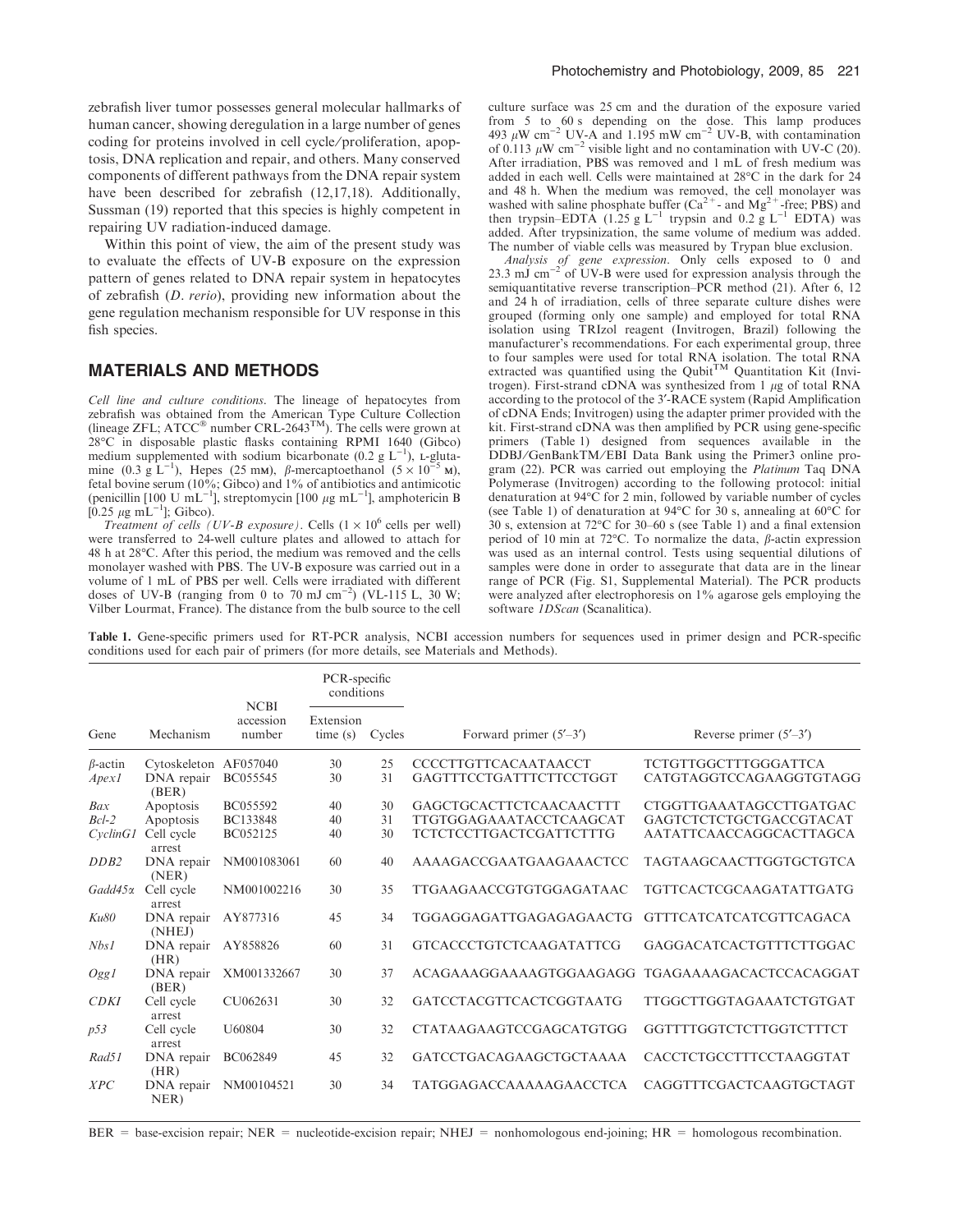Statistical analysis. All experiments were performed at least in triplicates. Data were expressed as mean  $(\pm SE)$  and analyzed by ANOVA followed by the Tukey test. ANOVA assumptions (normality and homogeneity of variances) were previously checked. The significance level  $(\alpha)$  was fixed at 0.05.

### RESULTS AND DISCUSSION

Irradiation of zebrafish hepatocytes with different UV-B doses significantly ( $P \leq 0.05$ ) reduced the number of viable cells in groups exposed to UV-B (from 17.5 to 70 mJ  $\text{cm}^{-2}$ ) when compared with the control group (Fig. 1). Only the lowest dose (11.6 mJ cm<sup>-2</sup>) was not able to significantly reduce viable cells number. When cells were analyzed under the microscope, hepatocytes exposed to 35 and 70 mJ cm<sup>-2</sup> showed several cellular alterations (Fig. 2). The doses used here are lower than those used by Dong et al. (23) in zebrafish embryos  $(930 \text{ mJ cm}^{-2})$  but were similar to many doses found in the literature for diverse cell types (24–26). Based on these results, only the UV-B dose of  $23.3 \text{ mJ cm}^{-2}$  was used for gene expression experiments, because it was the highest used dose that affected viable cell number in 30% but produced no visual alteration on cell morphology.

It is known that the primary target of UV-B radiation is the DNA molecule, leading mostly to the formation of photoproducts like CPDs and 6-4PPs, which could activate the DNA repair system. Hence we analyzed the expression pattern of some genes involved in different mechanisms of this response, which are cell cycle arrest, damage repair and apoptosis (see Table 1). An important response observed after DNA damage is the activation of molecules involved in cell cycle arrest, which provides time for DNA repair. We also analyzed the expression of four genes ( $p53$ , CDKI, Gadd45 $\alpha$  and CyclinG1) that could be acting in cell cycle arrest (Fig. 3). Among these, p53 encodes a protein that has a key role in the response to DNA damage (8). In the present study, a significant  $(P < 0.05)$  induction in  $p53$  gene expression was observed only 24 h after the exposure to UV-B radiation (Fig.3). Nevertheless, some authors (27,28) have demonstrated a more rapid up-regulation of p53 gene expression after exposure to



Figure 1. Number of viable cells 24 and 48 h after exposure to different UV-B doses (0, 11.6, 17.5, 23.3, 35 and 70 mJ cm<sup>-2</sup>). Values are represented as percentage of control treatment. Data are expressed as mean  $\pm$  SE ( $n = 3-8$ ). Equal letters indicate absence of significant difference ( $P > 0.05$ ) between samples in the same time after UV-B exposure.

other agents (like hydrogen peroxide and microcystin-LR) and in other organisms. However, this result is consistent with the fact that the primary response to DNA damage involves activation of the p53 protein predominantly through its phosphorylation by DNA damage-responsive kinases (29). Almost immediately after damage, an activation of the p53 protein present would be observed. Induction of  $p53$  gene transcription would only occur if the protein basal levels were not sufficient, for example after a prolonged period after damage occurrence. This idea is in agreement with the upregulation of CDKI (cyclin-dependent kinase inhibitor p21-like) gene expression 6 h after UV-B exposure observed in the present study (Fig.3), which is a primary mediator of p53-dependent G1 cell cycle arrest following DNA damage. Up-regulation of  $p21$  gene expression is a common response observed after DNA damage provoked not only by UV radiation but also by a wide range of agents, like ionizing radiation (30), hydrogen peroxide (27) and microcystin-LR (28). It is interesting to note that this gene showed a biphasic response, being up-regulated 6 h after UV-B exposure and down-regulated after 12 h, returning to control levels after 24 h (Fig. 3). This response could suggest some kind of negative feedback control.

Similar to *CDKI*, *cyclinG1* (also involved in cell cycle arrest) gene expression was also down-regulated 12 h after UV-B exposure (Fig. 3). However, 24 h after exposure this gene showed an up-regulation, similar to results found in the literature (27). On the other hand,  $gadd45\alpha$  gene expression was altered (up-regulated) by UV-B only after 24 h (Fig. 3). According to Amundson et al. (29), gadd45 $\alpha$  is a known p53 effector gene and is related to G2/M arrest and DNA repair. The late expression of *gadd*45 $\alpha$  observed in the present study was also found by Zegura et al. (28) in HepG2 cells after microcystin-LR exposure. According to the authors, this late response could be related to its role in activation of the G2/M checkpoint following exposure to genotoxic stress or to the response to the type of DNA damage.

The second mechanism analyzed in the present study was the removal of cells that do not efficiently repair damage in the DNA molecule, with apoptosis being the most prominent route of cell inactivation after DNA damage. This is a defense mechanism in terms of nonrepaired DNA damage that often has harmful consequences such as chromosomal changes, gene mutations and malignant transformations (31). One mechanism that promotes apoptosis is related to members of the bcl-2 family, which is a large family of apoptosis regulators that either promote cell survival or facilitate cell death. In fact, according to several authors (32–34) heterodimerization between pro- and anti-apoptotic members of this family can neutralize one another's activity, suggesting that the relative concentration of one group versus the other greatly influences the response of cells after a death signal. Thus, expression of two members of this family was analyzed in the present study, one anti-apoptotic (bcl-2) and another pro-apoptotic  $(bax)$ . In this context,  $bcl-2$  gene expression was down-regulated at all times analyzed and the expression of the pro-apoptotic gene bax was not significantly altered  $(P > 0.05)$  after UV-B exposure (Fig. 4a). In zebrafish, dietary exposure to methylmercury, a substance that can cause DNA damage through oxidative stress generation, increased expression of bax gene in the liver only after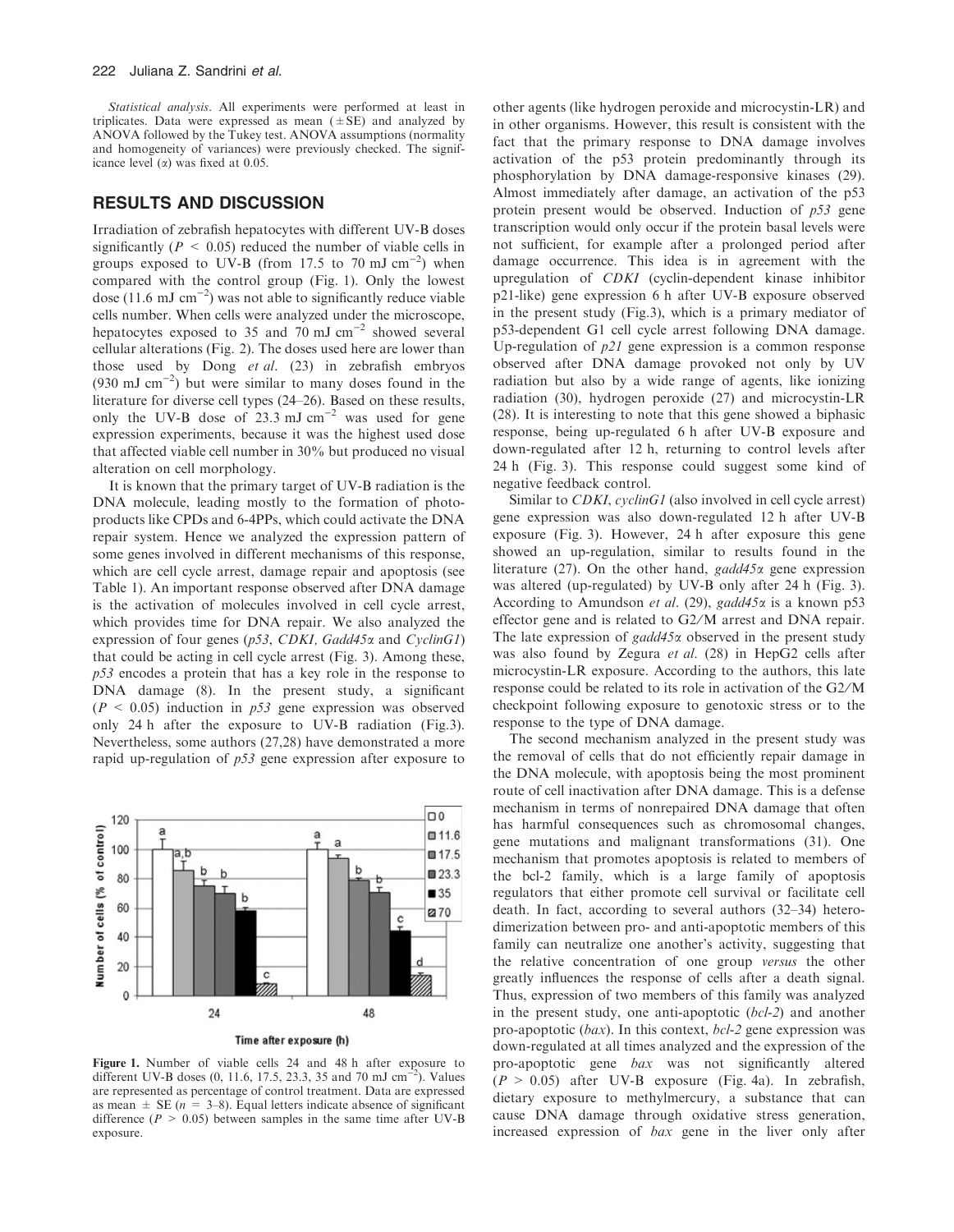

Figure 2. Effects of UV-B exposure on cell morphology. Cells were exposed to 0, 23.3, 35 and 70 mJ cm<sup>-2</sup> of UV-B (a, b, c and d, respectively) and analyzed under microscope after 24 h of exposure.



Figure 3. Kinetics of expression of some genes involved in cell cycle arrest (p53, CDKI, gadd45 and cyclinG1) after exposure to  $23.3 \text{ mJ cm}^{-2}$  UV-B. Values are relative to control group and expressed as mean  $\pm$  SE (*n* = 4). Significant difference (*P* < 0.05) between control and cells exposed to UV-B at the same time is indicated by an asterisk.

63 days (35). The ratio between expression of bax and bcl-2 was increased after UV-B exposure (Fig. 4b), which could be causing an increase in apoptosis level after DNA damage caused by UV-B exposure. Others studies observed the same pattern of increase in bax/bcl-2 ratio after DNA damage (28,30). Various members of the bcl-2 family are known as p53 target genes, including bax. However, the expression pattern of this gene was not coincident with CDKI, another p53 target gene. These results, apparently contradictory, could be explained by the fact that low levels of activated p53 are enough to promote  $p21$  gene expression, and only when p53 becomes accumulated above a particular threshold can it activate the transcription of pro-apoptotic genes (31). According to Latonen and Laiho (1), this mechanism could

be related to a lower affinity of p53 to binding sites on apoptosis-related genes compared to targets related to cell cycle arrest.

The results of gene expression observed here could explain the effects of reduction in cell number after UV-B exposure observed in Fig. 2. In this sense, this effect of UV-B exposure could be produced both by a cell cycle arrest, through action of p21, gadd45 and cyclinG1, and/or by apoptosis, through members of the bcl-2 family.

Concerning DNA repair, the third mechanism involved in DNA repair system analyzed in the present study, several molecules are involved in this process. According to the type of lesion generated in the DNA molecule, a specific route of DNA repair will be activated. In this sense, some genes involved in the main routes of DNA repair (nucleotide-excision repair, NER; base-excision repair, BER; nonhomologous end-joining, NHEJ; and homologous recombination, HR) were selected for analyses (see Table 1).

Among the several genes involved in NER, the proteins XPC and p48 (product of DDB2 gene) are involved in the recognition of UV-induced lesions in DNA, being XPC more related to recognition of 6-4PPs and p48 to CPDs (36). According to Ford (8), expression of both these genes is regulated by p53 and the kinetics of this induction occurs between 6 and 24 h after the damage has occurred. Moreover, this increase in gene expression could be important for replenishing the level of these proteins degraded during the process of DNA repair (8). In the present study, expression of XPC and DDB2 genes was up-regulated after UV-B exposure (Fig. 5), with maximum values being found 6 h after exposure. DDB2 showed the highest up-regulation (after 6 h—fold induction of  $6.53 \pm 0.60$  when compared with the control) among all genes analyzed here. However, 24 h after the exposure it was not possible to measure the expression of this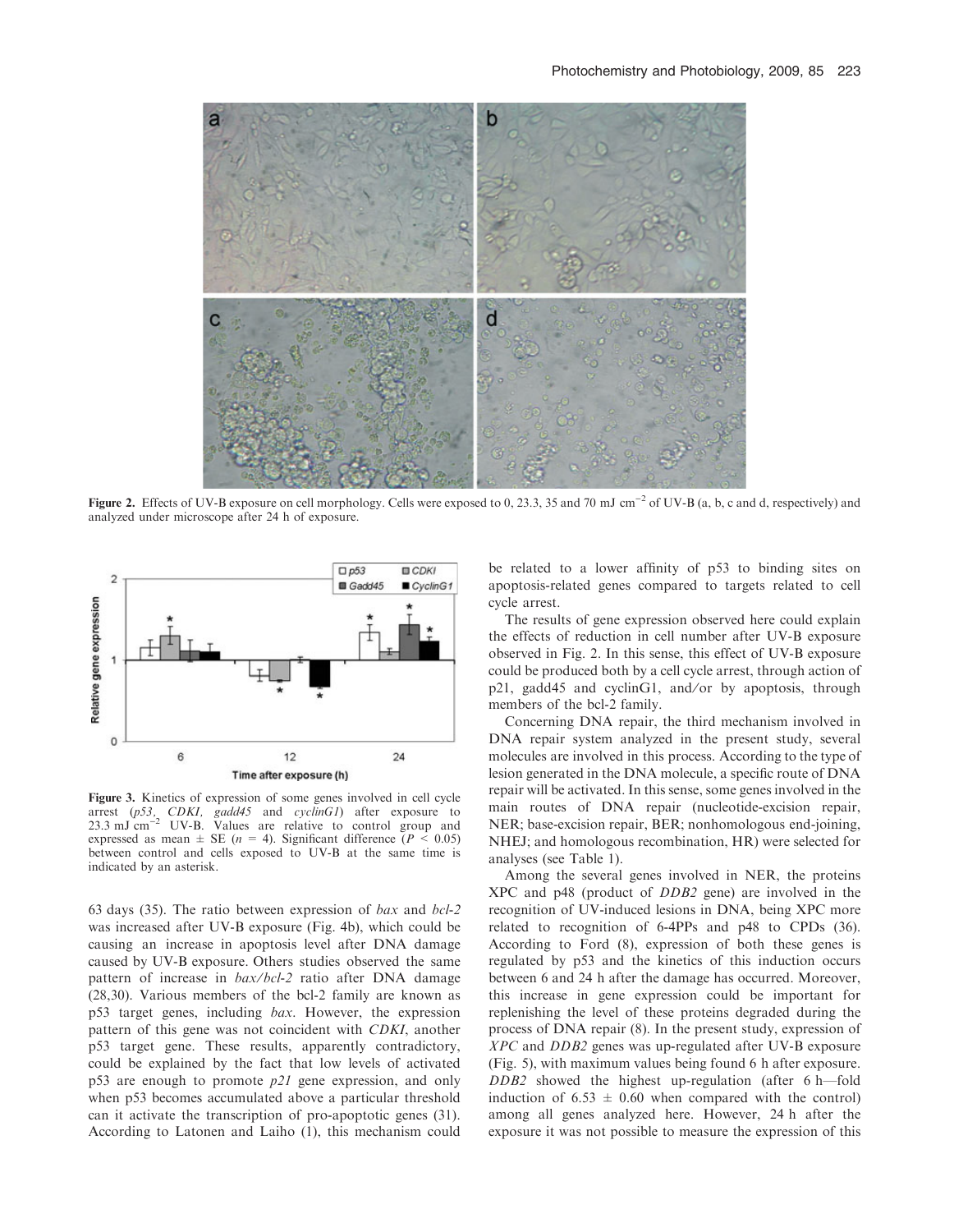

Figure 4. Effects of UV-B exposure on (a) expression of  $bc1-2$  and  $bax$ genes; and (b) ratio of bax to bcl-2 relative gene expression. Values are relative to control group and expressed as mean  $\pm$  SE ( $n = 4$ ). Significant difference ( $P \le 0.05$ ) between control and cells exposed to UV-B at the same time is indicated by an asterisk.

gene, because its level was extremely low, including in the samples exposed to UV-B. These results are in agreement with the literature cited before and could be an important tool for monitoring UV-B exposure.

Besides CPDs and 6-4PPs, other lesions in the DNA molecule could be produced, which in turn would activate different mechanisms of repair. Concerning this, five other genes involved in other routes of DNA repair were analyzed in the present study (BER: Apex1 and Ogg1; HR: Rad51 and  $Nbs1$ ; NHEJ:  $Ku80$ ) (Fig. 6). Expression of  $Nbs1$  and  $Ogg1$ was down-regulated 6 and 12 h after UV-B exposure, respectively. On the other hand, expression of Rad51 and Apex1 was up-regulated only 6 h after the exposure.  $Ku80$  gene expression was unaltered by UV-B exposure. Some of these results are in agreement with the literature. For example, up-regulation of Rad51 gene expression was found in the liver of zebrafish after exposure to methylmercury (35). However, the same response was not observed when fishes were exposed to cadmium (10). The results of the present study could indicate that other types of DNA lesions were produced after hepatocyte exposure to UV-B radiation. This idea is supported by the up-regulation of the Apex1 gene. The protein coded for this gene is involved in repair of oxidized bases through the pathway known as base excision repair (37). According to Ellinger-Ziegelbauer *et al.* (38), Apex1 gene is inducible only after exposure to nongenotoxic carcinogens, which could act through oxidative stress generation. As mentioned before, UV-B is a genotoxic carcinogen as it can act mainly through direct interaction



Figure 5. Effects of UV-B exposure on expression of *XPC* and *DDB2* genes. Values are relative to control group and expressed as mean  $\pm$  SE (*n* = 4). Significant difference (*P* < 0.05) between control and cells exposed to UV-B at the same time is indicated by an asterisk.



Figure 6. Effects of UV-B exposure on expression of DNA repair genes (Rad51, Ku80, Nbs1, Apex 1 and Ogg1). Values are relative to control group and expressed as mean  $\pm$  SE (n = 4). Significant difference ( $P < 0.05$ ) between control and cells exposed to UV-B at the same time is indicated by an asterisk.

with DNA. However, it has been described that UV-B is able to induce the formation of 8-oxo-7,8-dihydroguanine, the most frequent base lesion produced after oxidative damage to DNA (2). Therefore, the up-regulation of genes like Apex1 after UV-B exposure found here could indicate the production of oxidative lesions in DNA molecule.

The results of the present study demonstrate some aspects of the DNA repair system in zebrafish hepatocytes after UV-B exposure. Perhaps the main mechanism observed in this work is the central role of p53 in response to UV-B-induced DNA damage in this species. First, UV-B exposure could have produced an activation of p53 protein present in cells, making it possible to act as a transcription factor altering the expression of some genes involved in DNA repair system. In this sense, this probable rapid p53 activation could have increased the transcription of p21, XPC and DDB2 genes and decreased the transcription of the bcl-2 gene. Thereafter, levels of the p53 protein were augmented through induction of  $p53$ gene transcription (24 h after exposure), which would be related to the observed increase in expression of  $gadd45\alpha$  and cyclinG1 genes. The patterns of bcl-2,  $p21$ , gadd45 and cyclinG1 gene expression could explain the reduction in the number of viable cells observed after UV-B exposure. In this sense, UV-B exposure could lead to a viable cell number decrease by cell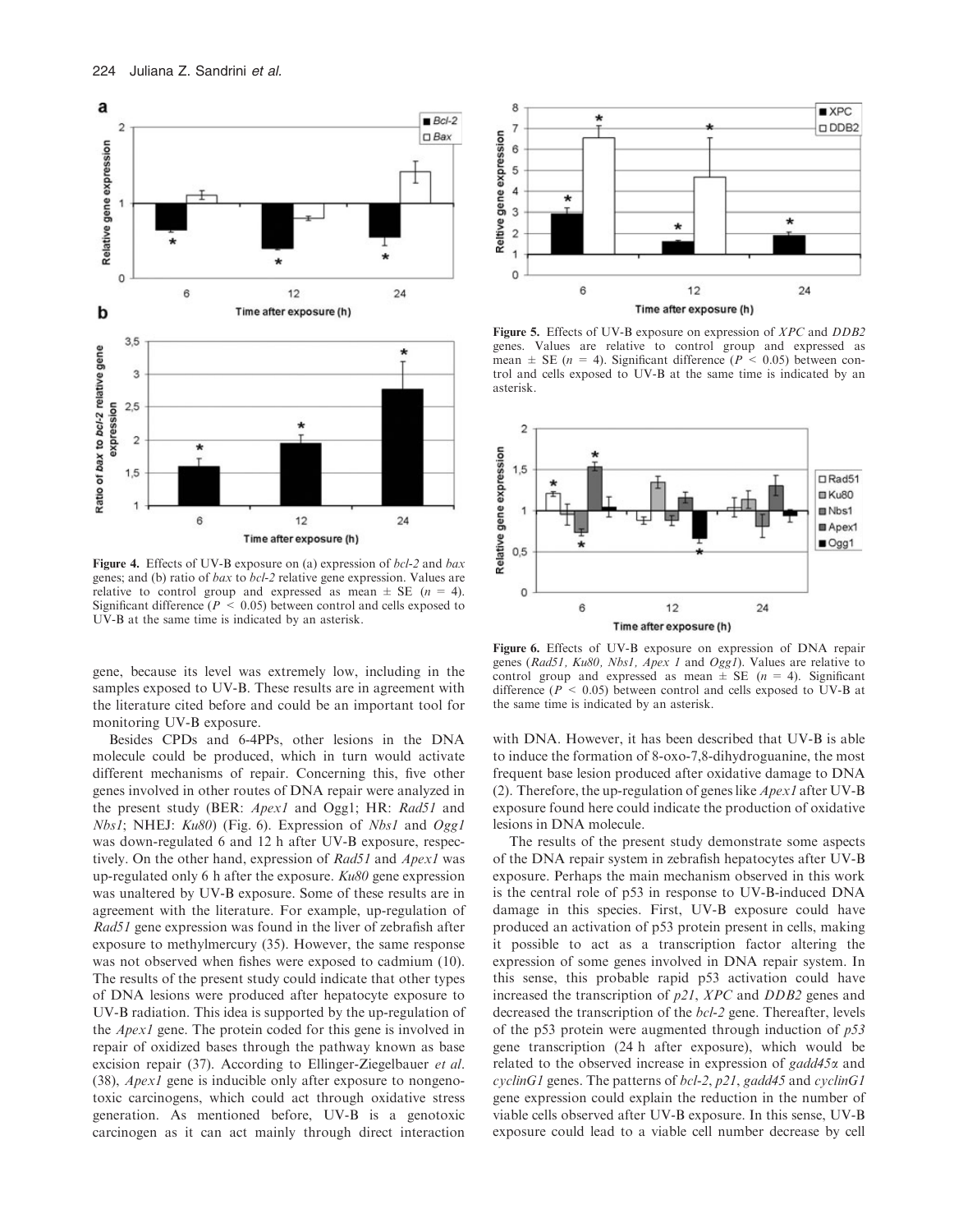cycle arrest or by cell death through apoptosis. Besides alterations of genes involved in cell cycle arrest (p53, CDKI,  $gadd45\alpha$ , cyclinG1), apoptosis (bcl-2) and repair of the main types of UV-B-induced lesions in DNA (XPC, DDB2), zebrafish hepatocytes exposed to UV-B radiation also showed variations in the expression of genes related to the repair of other types of DNA lesions. In this context, UV-B exposure led to an up-regulation of the Apex-1 gene after 6 h of exposure, which could be related to generation of oxidative lesions in the DNA molecule. All these results provide additional evidence about the mechanisms of DNA repair system in hepatocytes of zebrafish after exposure to UV-B radiation and it could be a useful tool in terms of comparison with the mechanisms observed in other species, mainly within mammals.

Acknowledgements— Juliana Z. Sandrini is a postgraduate student financed by the Brazilian CNPq. This study was supported by MCT/CNPq.

## SUPPLEMENTAL MATERIALS

The following supplemental materials are available for this article:

Figure S1. Effects of sequential dilution of three different samples in B-actin gene expression.

This material is available as part of the online article from: http://www.blackwell-synergy.com/doi/full/10.1111/j.1751- 1097.2008.00422.x

Please note: Blackwell Publishing are not responsible for the content or functionality of any supplementary materials supplied by the authors. Any queries (other than missing material) should be directed to the corresponding author for the article.

#### **REFERENCES**

- 1. Latonen, L. and M. Laiho (2005) Cellular UV damage responses—Functions of tumor suppressor p53. Biochim. Biophys. Acta 1755, 71–89.
- 2. Cadet, J., E. Sage and T. Douki (2005) Ultraviolet radiationmediated damage to cellular DNA. Mutat. Res. 571, 3–17.
- 3. Häder, D. P. and R. P. Sinha (2005) Solar ultraviolet radiationinduced DNA damage in aquatic organisms: Potential environmental impact. Mutat. Res. 571, 221-233.
- 4. Powell, C. L., J. A. Swenberg and I. Rusyn (2005) Expression of base excision DNA repair genes as a biomarker of oxidative DNA damage. Cancer Lett. 229, 1-11.
- 5. Begley, T. J. and L. D. Samson (2004) Network responses to DNA damaging agents. DNA Repair 3, 1123–1132.
- 6. Nyberg, K. A., R. J. Michelson, C. W. Putnam and T. A. Weinert (2002) Toward maintaining the genome: DNA damage and replication checkpoints. Annu. Rev. Genet. 36, 617–656.
- 7. Su, T. T. (2006) Cellular responses to DNA damage: One signal, multiple choices. Annu. Rev. Genet. 40, 187–208.
- 8. Ford, J. M. (2005) Regulation of DNA damage recognition and nucleotide excision repair: Another role for p53. Mutat. Res. 577, 195–202.
- 9. Kohn, K. W. (1999) Molecular interaction map of the mammalian cell cycle control and DNA repair systems. Mol. Biol. Cell 10, 2703–2734.
- 10. Gonzalez, P., M. Baudrimont, A. Boudou and J. P. Bourdineaud (2006) Comparative effects of direct cadmium contamination on gene expression in gills, liver, skeletal muscles and brain of the zebrafish (Danio rerio). Biometals 19, 225–235.
- 11. Green, M., O. Newell, A. Aboyade-Cole, S. Darling-Reed and R. D. Thomas (2007) Diallyl sulfide induces the expression of nucleotide excision repair enzymes in the breast of female ACI rats. Toxicol. Lett. 168, 40–44.
- 12. Notch, E. G., D. M. Miniutti and G. D. Mayer (2007) 17aEthinylestradiol decreases expression of multiple hepatic nucleotide excision repair genes in zebrafish (Danio rerio). Aquat. Toxicol. 84, 301–309.
- 13. Stern, H. M. and L. I. Zon (2003) Cancer genetics and drug discovery in the zebrafish. Nat. Rev. Cancer 3, 1–7.
- 14. Grabher, C. and A. T. Look (2006) Fishing for cancer models. Nat. Biotechnol. 24, 45–46.
- 15. Lam, S. H., Y. L. Wu, V. B. Vega, L. D. Miller, J. Spitsbergen, Y. Tong, H. Zhan, K. R. Govindarajan, S. Lee, S. Mathavan, K. R. K. Murthy, D. R. Buhler, E. T. Liu and Z. Gong (2006) Conservation of gene expression signatures between zebrafish and human liver tumors and tumor progression. Nat. Biotechnol. 24, 73-75.
- 16. Lieschke, G. J. and P. D. Currie (2007) Animal models of human disease: Zebrafish swin into view. Nat. Rev. Genet. 8, 353–367.
- 17. Yeh, F. L., S. Y. Wang, L. Y. Hsu, D. Y. Wang and T. Hsu (2004) Cloning of the mismatch recognition protein MSH2 from zebrafish (Danio rerio) and its developmental stage-dependent mRNA expression. Biochim. Biophys. Acta 1680, 129–136.
- 18. Bladen, C. L., W. K. Lam, W. S. Dynan and D. J. Kozlowski (2005) DNA damage response and Ku80 function in the vertebrate embryo. Nucleic Acids Res. 33, 3002–3010.
- 19. Sussman, R. (2007) DNA repair capacity of zebrafish. Proc. Natl Acad. Sci. USA 104, 13379–13383.
- 20. Gouveia, G. R., T. M. Lopes, C. A. Neves, L. E. M. Nery and G. S. Trindade (2004) Ultraviolet radiation induces dose-dependent pigment dispersion in crustacean chromatophores. Pigment Cell Res. 17, 545–548.
- 21. Chelly, J., J. C. Kaplan, P. Maire, S. Gaustron and A. Kahn (1988) Transcription of the dystrophin gene in human muscle and nonmuscle tissue. Nature 333, 858-860.
- 22. Rozen, S. and H. J. Skaletsky (2000) Primer3 on the WWW for general users and for biologist programmers. In Bioinformatics Methods and Protocols: Methods in Molecular Biology (Edited by S. Krawetz and S. Misener), pp. 365–386. Humana Press, Totowa, NJ.
- 23. Dong, Q., K. Svodoba, T. R. Tiersch and W. T. Monroe (2007) Photobiological effects of UVA and UVB light in zebrafish embryos: Evidence for a competent photorepair system. J. Photochem. Photobiol. B, Biol. 88, 137–146.
- 24. Sugihara, A., H. Okamoto and T. Horio (2005) Effects of UVB on fascin expression in dendritic cells and Langerhans cells. J. Dermatol. Sci. 40, 177–185.
- 25. Zhang, H. (2006) p53 plays a central role in UVA and UVB induced cell damage and apoptosis in melanoma cells. Cancer Lett. 244, 229–238.
- 26. Liu, S., H. Mizu and H. Yamauchi (2007) Molecular response to phototoxic stress of UVB-irradiated ketoprofen through arresting cell cycle in G2/M phase and inducing apoptosis. *Biochem*. Biophys. Res. Commun. 364, 650–655.
- 27. Weber, H., S. Hühns, L. Jonas, G. Sparmann, M. Bastian and P. Schuff-Werner (2007) Hydrogen peroxide-induced activation of defense mechanisms against oxidative stress in rat pancreatic acinar AR42J. Free Radic. Biol. Med. 42, 830–841.
- 28. Zegura, B., I. Zajc, T. T. Lah and M. Filipic (2008) Patterns of microcystin-LR induced alteration of the expression of genes involved in response to DNA damage and apoptosis. Toxicon 51, 615–623.
- 29. Amundson, S. A., T. G. Myers and A. J. Fornace Jr (1998) Roles for p53 in growth arrest and apoptosis: Putting on the brakes after genotoxic stress. Oncogene 17, 3287–3299.
- 30. Grace, M. B. and W. F. Blakely (2007) Transcription of five p53 and stat-3 inducible genes after ionizing radiation. Radiat. Meas. 42, 1147–1151.
- 31. Roos, W. P. and B. Kaina (2006) DNA damage-induced cell death by apoptosis. Trends Mol. Med. 12, 440–450.
- 32. Schmitt, E., C. Paquet, M. Beauchemin and R. Bertrand (2007) DNA-damage response network at the crossroads of cell-cycle checkpoints, cellular senescence and apoptosis. J. Zheijang Univ. Sci. B 8, 377–397.